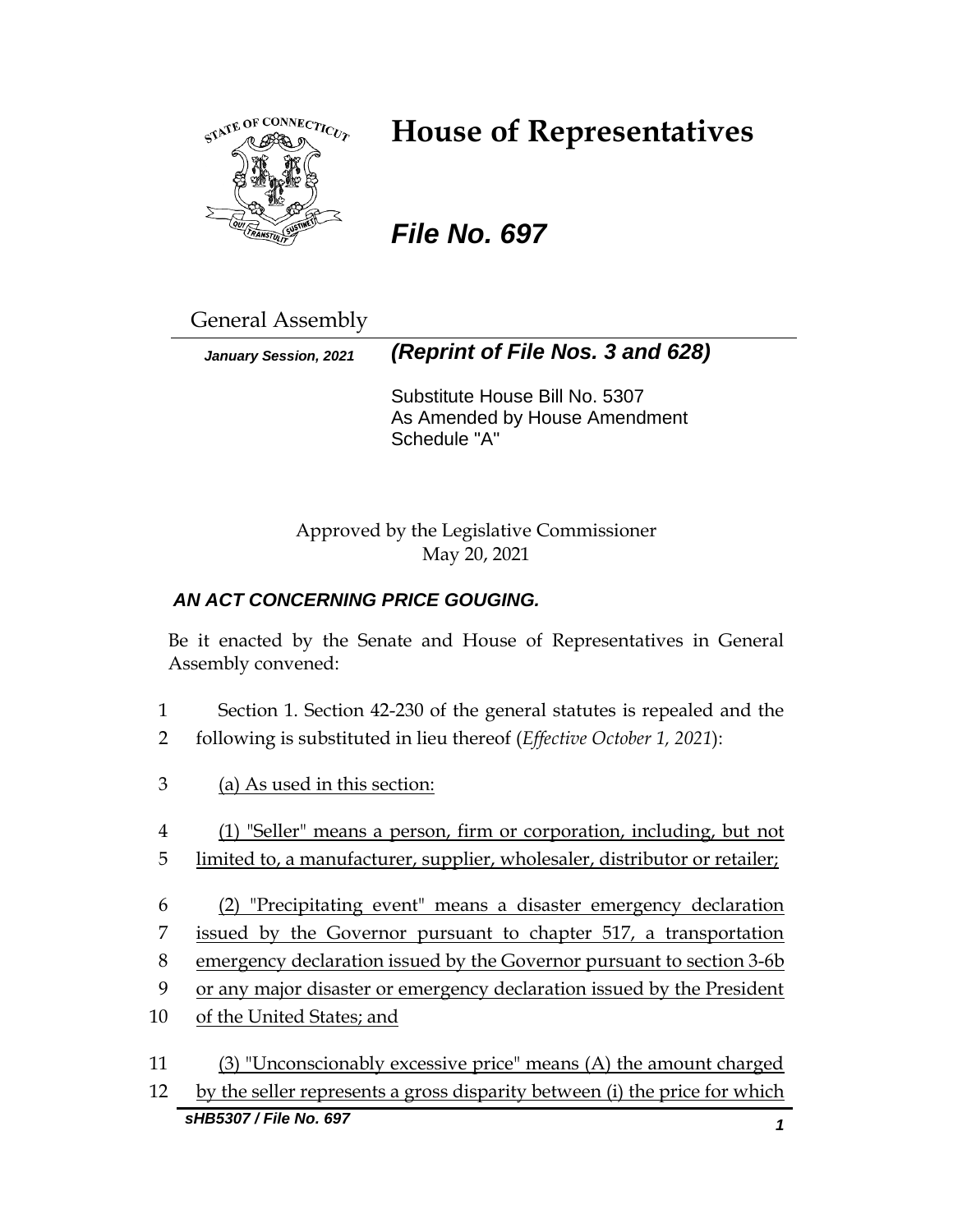13 an item was sold, rented or leased immediately prior to the precipitating event or when the precipitating event was reasonably anticipated, and (ii) the price for which such item is being sold, rented or leased during the period in which such precipitating event is in effect*,* and (B) the amount charged by the seller is not attributable to additional costs incurred by the seller in connection with the sale, rental or lease of an

item.

 (b) No **[**person, firm or corporation**]** seller shall **[**increase the price of**]** sell, rent or lease, or offer to sell, rent or lease any item **[**which such person, firm or corporation sells or offers for sale at retail**]** within the chain of distribution for an amount that represents an unconscionably excessive price at any location in an area which is the subject of any **[**disaster emergency declaration issued by the Governor pursuant to chapter 517, any transportation emergency declaration issued by the Governor pursuant to section 3-6b or any major disaster or emergency declaration issued by the President of the United States, until the period of emergency or disaster**]** precipitating event until the precipitating 30 event is declared by the Governor or the President to be at an end. **[**Nothing in this section shall prohibit the fluctuation in the price of items sold at retail which occurs during the normal course of business.**]** Any person, firm or corporation which violates any provision of this section shall be fined not more than ninety-nine dollars. Any violation of the provisions of this section shall be deemed an unfair or deceptive trade practice under subsection (a) of section 42-110b. The Attorney General shall have exclusive authority to enforce any violation of the provisions of this section.

This act shall take effect as follows and shall amend the following sections:

| Section 1<br>October 1, 2021<br>റാറ |
|-------------------------------------|
|-------------------------------------|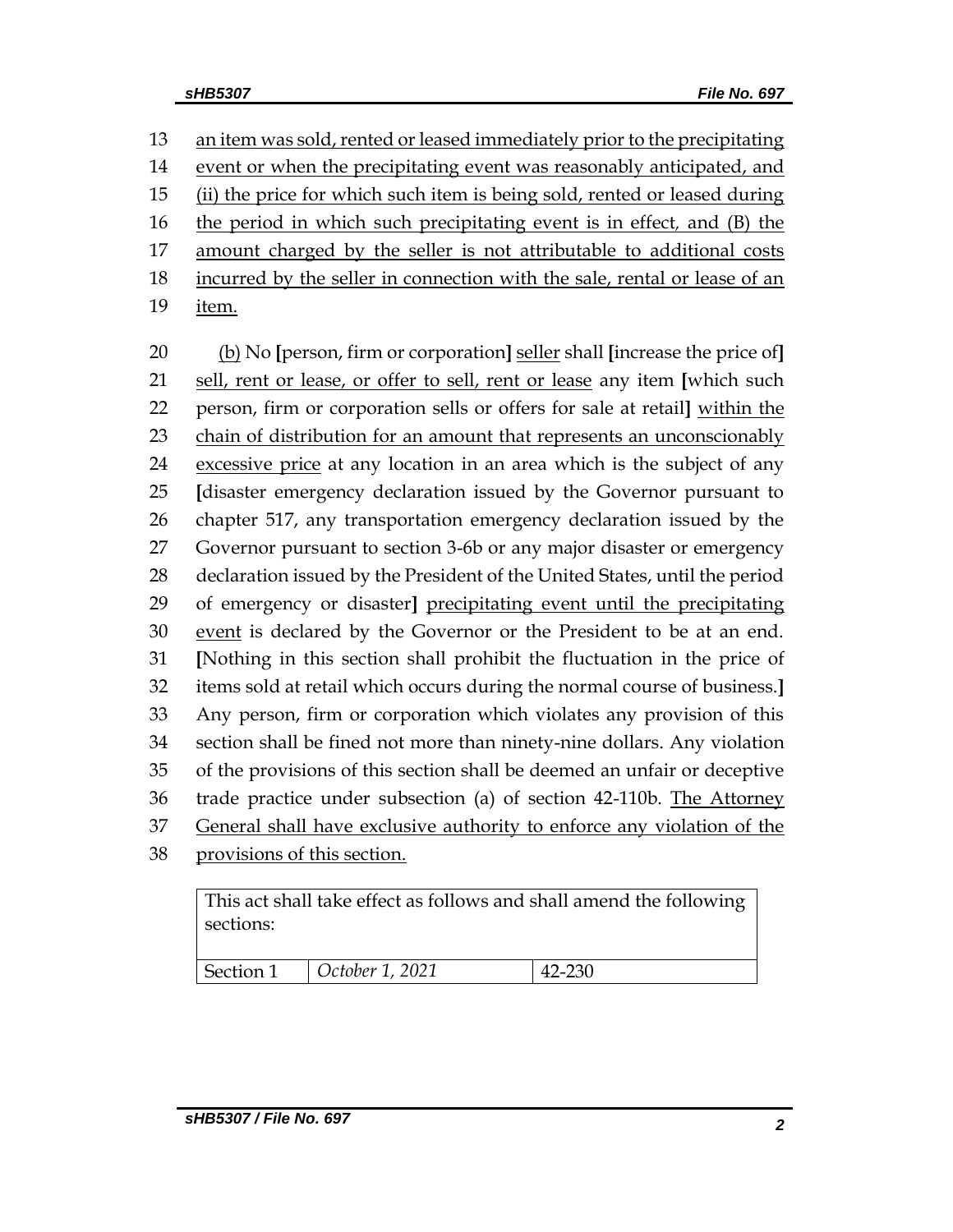*The following Fiscal Impact Statement and Bill Analysis are prepared for the benefit of the members of the General Assembly, solely for purposes of information, summarization and explanation and do not represent the intent of the General Assembly or either chamber thereof for any purpose. In general, fiscal impacts are based upon a variety of informational sources, including the analyst's professional knowledge. Whenever applicable, agency data is consulted as part of the analysis, however final products do not necessarily reflect an assessment from any specific department.*

#### *OFA Fiscal Note*

#### *State Impact:*

| <b>Agency Affected</b>        | <b>Fund-Effect</b> | FY 22 \$  | FY 23 \$  |
|-------------------------------|--------------------|-----------|-----------|
| Resources of the General Fund | GF - Potential     | See Below | See Below |
|                               | Revenue Gain       |           |           |

Note: GF=General Fund

#### *Municipal Impact:* None

#### *Explanation*

The bill defines price gouging during declared emergencies and expands the price gouging law resulting in a potential revenue gain to the state described below.

The bill may result in a revenue gain to the resources of the General Fund, to the extent the Office of Attorney General brings actions in Court for violations of the bill's provisions. The extent of any revenue gain would depend on the number of cases brought by the Attorney General subject to the \$99 fine.

House "A" specifies that the Attorney General shall have the exclusive authority to enforce any violation in the bill which eliminates the potential cost to the Department of Consumer Protection and the State Comptroller.

#### *The Out Years*

The annualized ongoing fiscal impact identified above would continue into the future subject to the number of violations.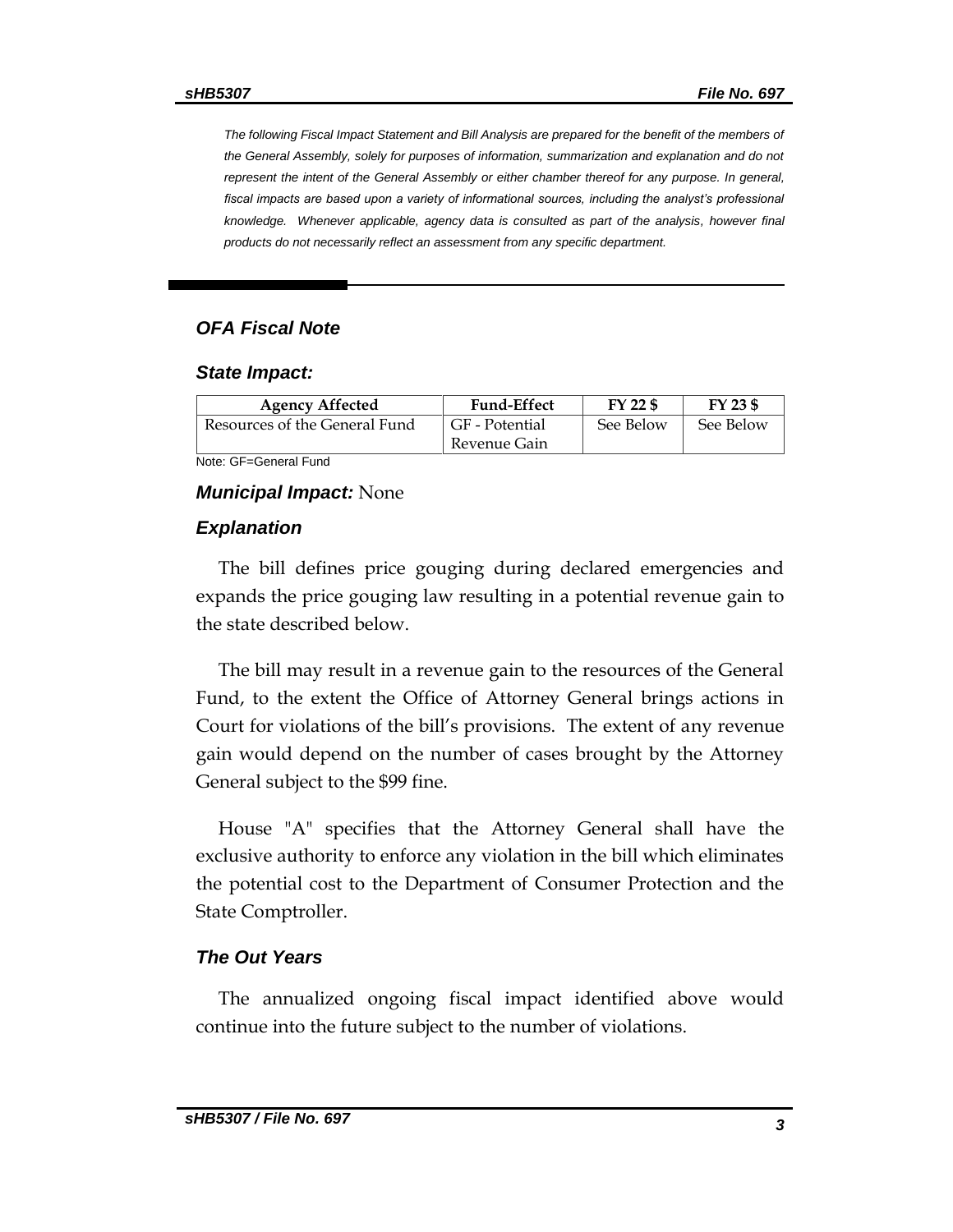# **OLR Bill Analysis sHB 5307 (as amended by House "A")\***

#### *AN ACT CONCERNING PRICE GOUGING.*

#### **SUMMARY**

This bill defines price gouging during specified declared emergencies as charging an unconscionably excessive price (i.e., a price that is grossly different from the price before the emergency and that is not the result of additional acquisition costs). It also expands the price gouging law's application beyond the retail sale of consumer goods to other supply chain transactions (e.g., wholesale) and to rental and lease transactions.

The bill correspondingly extends existing law's price gouging enforcement provisions to the expanded definition. By law, price gouging law violators are subject to a fine of up to \$99 and deemed to have committed an unfair trade or deceptive practice (see BACKGROUND). The bill specifies that the attorney general has exclusive authority to enforce the bill's provisions.

EFFECTIVE DATE: October 1, 2021

\*House Amendment " $A$ " adds the provision making the attorney general responsible for enforcement and clarifies the definition of "unconscionably excessive price."

#### **APPLICABILITY TO ADDITIONAL TRANSACTIONS**

Under current law, the price gouging law only applies to retail sales; it does not cover wholesale or supply chain transactions. The bill extends the prohibition on price gouging to manufacturers, suppliers, wholesalers, and distributors (referred to as "sellers").

The bill also extends the prohibition on price gouging to rental or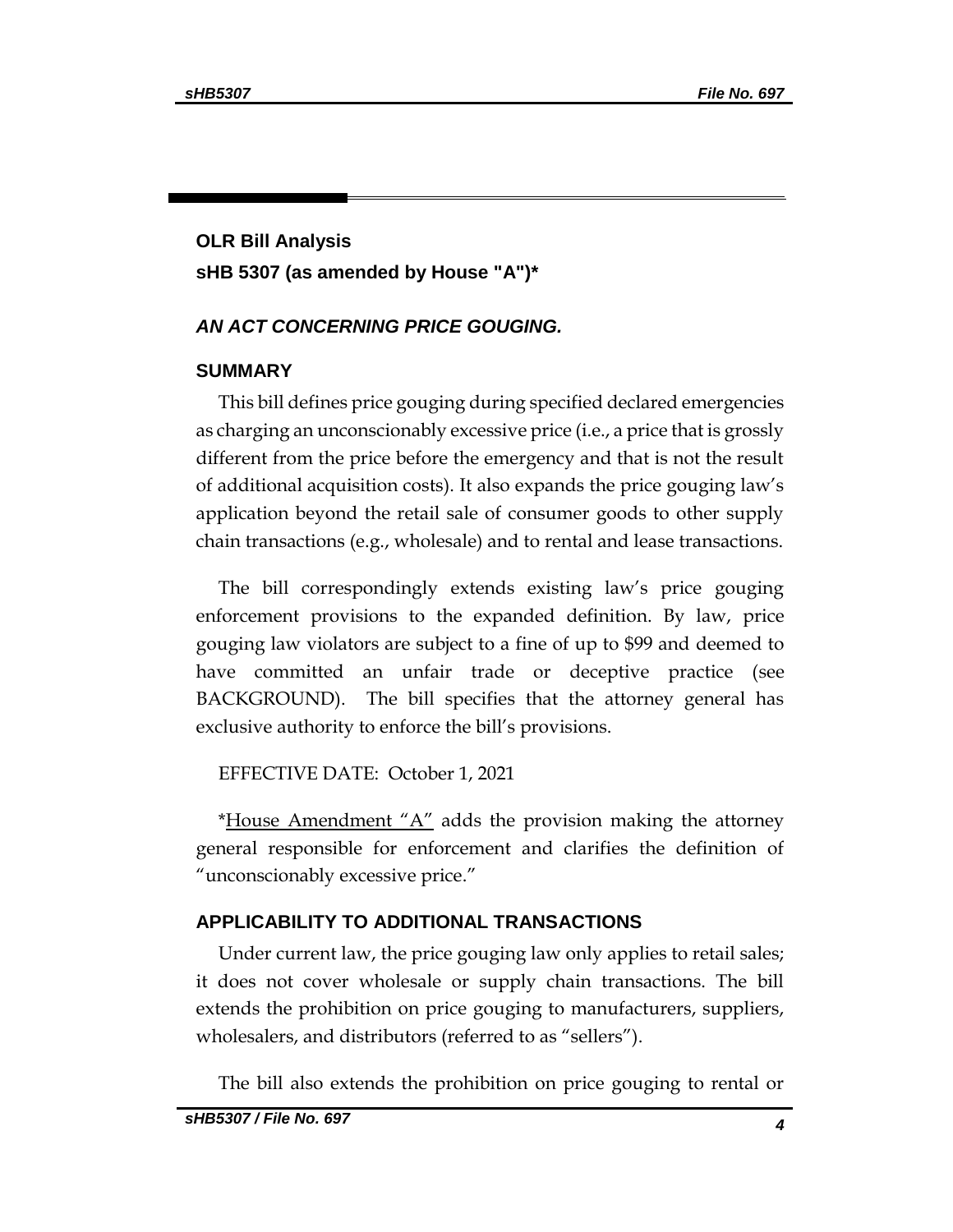lease transactions; currently, it applies only to sales.

### **PRICE GOUGING DEFINITION**

Current law prohibits sellers from increasing the price of any item sold at retail in a location subject to certain emergency declarations while the declaration is in effect, except if the seller can justify doing so as a price fluctuation that occurs during the normal course of business. The bill replaces this general provision with more specific provisions defining what constitutes prohibited price gouging behavior. The bill's prohibition applies during the same emergency declarations as current law (which the bill calls "precipitating events," see BACKGROUND).

Under the bill, price gouging is selling, renting, or leasing an item, or offering to do so, at an amount that represents an "unconscionably excessive price." An "unconscionably excessive price" means that the amount charged:

- 1. represents a gross disparity between (A) the price for which an item was sold, rented, or leased immediately prior to the precipitating event and when the precipitating event was reasonably anticipated or (B) the price for which such item is being sold, rented, or leased during the period in which such precipitating event is in effect and
- 2. is not attributable to additional costs the seller incurred in connection with the item's sale, rental, or lease.

### **BACKGROUND**

#### *Legislative History*

The House referred the bill (File 3) to the Judiciary Committee, which reported a substitute that eliminates the provision specifying that the venue for the Connecticut Unfair Trade Practices Act (CUTPA) actions brought on the state's behalf is the Hartford judicial district.

### *Connecticut Unfair Trade Practices Act (CUTPA)*

The law prohibits businesses from engaging in unfair and deceptive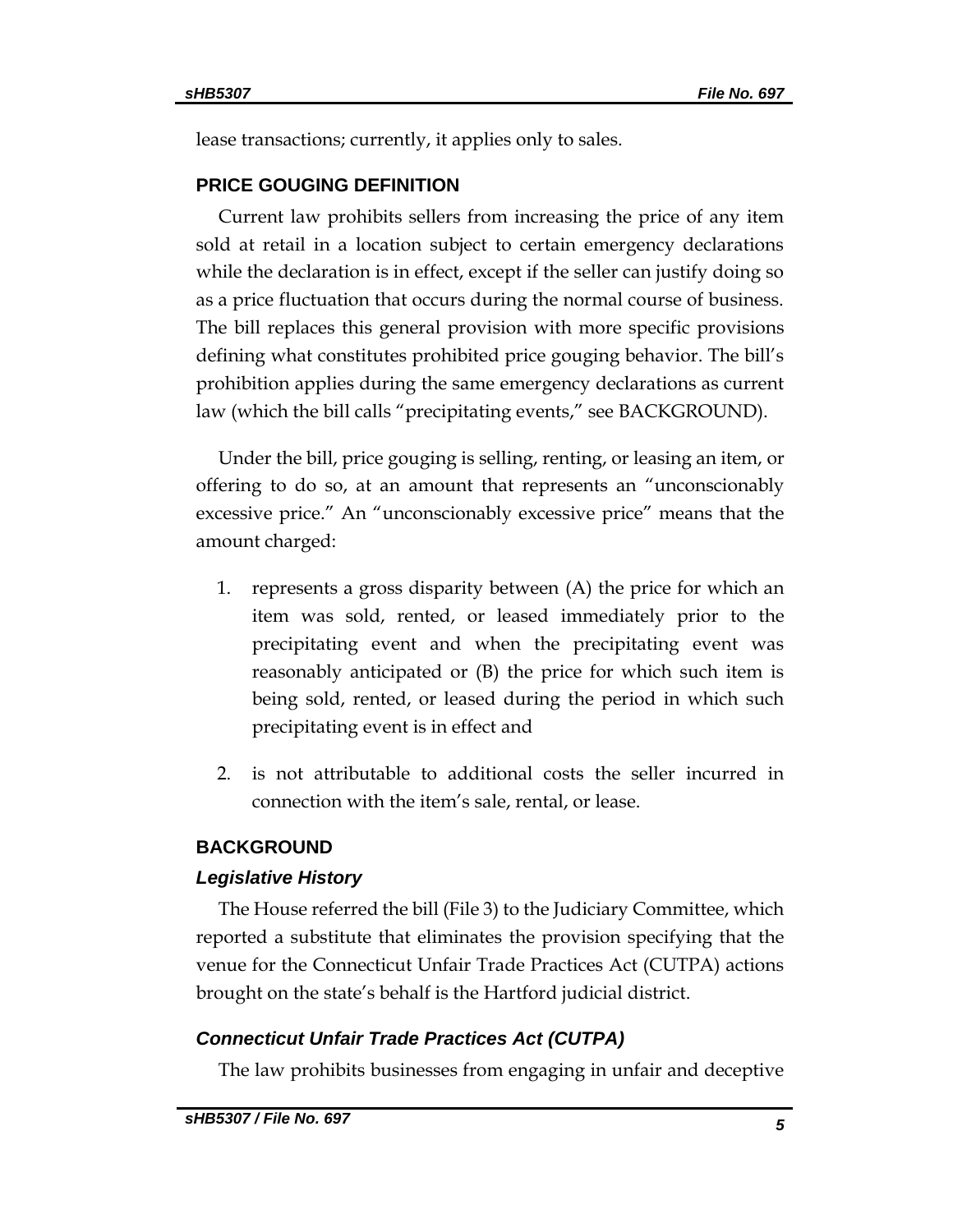acts or practices. CUTPA allows the consumer protection commissioner to issue regulations defining what constitutes an unfair trade practice, investigate complaints, issue cease and desist orders, order restitution in cases involving less than \$10,000, enter into consent agreements, ask the attorney general to seek injunctive relief, and accept voluntary statements of compliance. It also allows individuals to sue. Courts may issue restraining orders; award actual and punitive damages, costs, and reasonable attorney's fees; and impose civil penalties of up to \$5,000 for willful violations and \$25,000 for a restraining order violation.

### *Precipitating Events*

Precipitating events are:

- 1. emergencies declared by the governor immediately before or during a serious disaster or enemy attack, sabotage, or other hostile action within Connecticut or a neighboring state (CGS §  $28-1(7)$ ;
- 2. statewide or regional transportation emergencies declared by the governor during a substantial disruption in the operation of a major transportation facility or service which endangers public health, safety, or welfare (CGS § 3-6b(a)); and
- 3. major disaster or emergency declarations issued by the U.S. President.

Other laws regulate price gouging during (1) a declared severe weather event emergency (CGS § 42-235) or supply emergency (CGS §§ 42-231 & 42-232) or (2) an announced abnormal energy resource market disruption (CGS § 42-234).

## **COMMITTEE ACTION**

General Law Committee

Joint Favorable Substitute Yea 19 Nay 0 (02/02/2021)